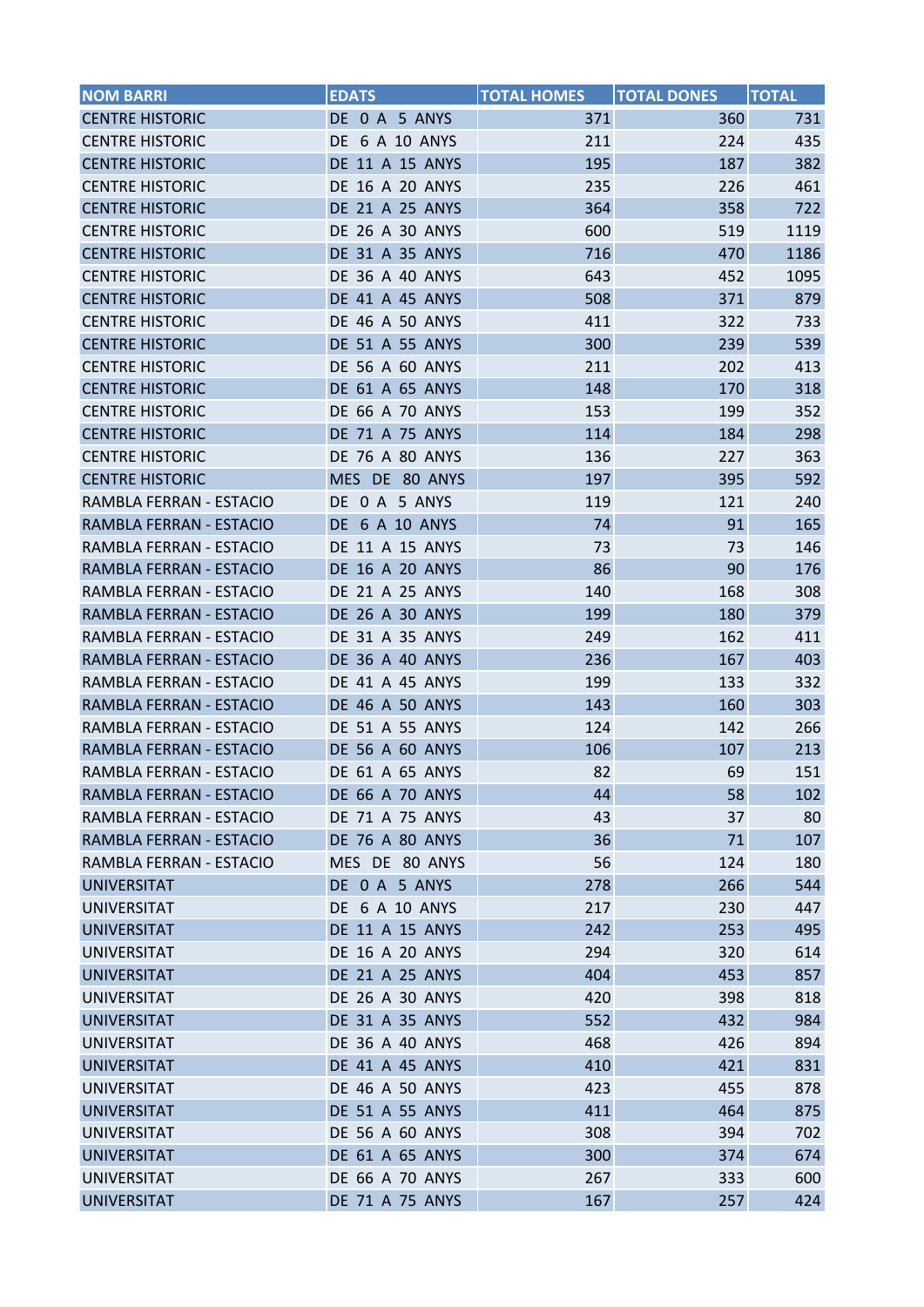| MES DE 80 ANYS<br>245<br>564<br>809<br>DE 0 A 5 ANYS<br>359<br>698<br>PRINCEP DE VIANA - CLOT<br>339<br>299<br>547<br>PRINCEP DE VIANA - CLOT<br><b>DE 6 A 10 ANYS</b><br>248<br>DE 11 A 15 ANYS<br>263<br>259<br>522<br>PRINCEP DE VIANA - CLOT<br>290<br><b>DE 16 A 20 ANYS</b><br>324<br>614<br>PRINCEP DE VIANA - CLOT<br>387<br>PRINCEP DE VIANA - CLOT<br>DE 21 A 25 ANYS<br>383<br>770<br>PRINCEP DE VIANA - CLOT<br><b>DE 26 A 30 ANYS</b><br>519<br>432<br>951<br>PRINCEP DE VIANA - CLOT<br>DE 31 A 35 ANYS<br>576<br>464<br>1040<br>427<br>PRINCEP DE VIANA - CLOT<br><b>DE 36 A 40 ANYS</b><br>524<br>951<br>PRINCEP DE VIANA - CLOT<br>DE 41 A 45 ANYS<br>509<br>436<br>945<br>451<br>DE 46 A 50 ANYS<br>431<br>882<br>PRINCEP DE VIANA - CLOT<br>PRINCEP DE VIANA - CLOT<br>DE 51 A 55 ANYS<br>373<br>367<br>740<br>PRINCEP DE VIANA - CLOT<br><b>DE 56 A 60 ANYS</b><br>295<br>331<br>626<br>PRINCEP DE VIANA - CLOT<br>290<br>658<br>DE 61 A 65 ANYS<br>368<br>512<br>235<br>277<br>DE 66 A 70 ANYS<br>171<br>241<br>412<br>PRINCEP DE VIANA - CLOT<br><b>DE 71 A 75 ANYS</b><br>182<br>285<br>PRINCEP DE VIANA - CLOT<br><b>DE 76 A 80 ANYS</b><br>467<br>198<br>PRINCEP DE VIANA - CLOT<br>MES DE 80 ANYS<br>384<br>582<br>DE 0 A 5 ANYS<br>202<br>172<br>374<br><b>INSTITUTS - TEMPLERS</b><br>DE 6 A 10 ANYS<br>166<br>358<br><b>INSTITUTS - TEMPLERS</b><br>192<br>159<br><b>INSTITUTS - TEMPLERS</b><br>DE 11 A 15 ANYS<br>150<br>309<br>177<br>205<br>382<br><b>INSTITUTS - TEMPLERS</b><br>DE 16 A 20 ANYS<br>248<br><b>INSTITUTS - TEMPLERS</b><br>DE 21 A 25 ANYS<br>220<br>468<br>DE 26 A 30 ANYS<br>280<br>237<br><b>INSTITUTS - TEMPLERS</b><br>517<br>319<br>282<br><b>INSTITUTS - TEMPLERS</b><br>DE 31 A 35 ANYS<br>601<br>316<br><b>INSTITUTS - TEMPLERS</b><br><b>DE 36 A 40 ANYS</b><br>261<br>577<br>283<br>284<br>567<br>DE 41 A 45 ANYS<br>263<br>600<br><b>INSTITUTS - TEMPLERS</b><br>DE 46 A 50 ANYS<br>337<br><b>INSTITUTS - TEMPLERS</b><br>DE 51 A 55 ANYS<br>220<br>229<br>449<br>186<br><b>DE 56 A 60 ANYS</b><br>226<br>412<br><b>INSTITUTS - TEMPLERS</b><br>209<br>DE 61 A 65 ANYS<br>157<br>366<br><b>DE 66 A 70 ANYS</b><br>153<br>187<br>340<br>125<br>150<br>DE 71 A 75 ANYS<br>275<br><b>INSTITUTS - TEMPLERS</b><br><b>DE 76 A 80 ANYS</b><br>111<br>147<br>258<br>246<br><b>INSTITUTS - TEMPLERS</b><br>MES DE 80 ANYS<br>139<br>385<br><b>XALETS - HUMBERT TORRES</b><br>DE 0 A 5 ANYS<br>89<br>102<br>191<br>93<br>81<br>XALETS - HUMBERT TORRES<br>DE 6 A 10 ANYS<br>174<br><b>XALETS - HUMBERT TORRES</b><br>DE 11 A 15 ANYS<br>104<br>74<br>178<br><b>XALETS - HUMBERT TORRES</b><br>DE 16 A 20 ANYS<br>116<br>216<br>100<br>DE 21 A 25 ANYS<br>118<br><b>XALETS - HUMBERT TORRES</b><br>124<br>242<br>XALETS - HUMBERT TORRES<br>DE 26 A 30 ANYS<br>190<br>155<br>345<br>195<br>XALETS - HUMBERT TORRES<br>DE 31 A 35 ANYS<br>159<br>354<br><b>XALETS - HUMBERT TORRES</b><br><b>DE 36 A 40 ANYS</b><br>167<br>143<br>310<br>142<br><b>XALETS - HUMBERT TORRES</b><br>DE 41 A 45 ANYS<br>142<br>284<br>136<br>150<br>286<br><b>XALETS - HUMBERT TORRES</b><br>DE 46 A 50 ANYS<br>121<br><b>XALETS - HUMBERT TORRES</b><br>DE 51 A 55 ANYS<br>158<br>279<br>154<br><b>XALETS - HUMBERT TORRES</b><br><b>DE 56 A 60 ANYS</b><br>171<br>325<br><b>XALETS - HUMBERT TORRES</b><br>DE 61 A 65 ANYS<br>120<br>170<br>290<br>DE 66 A 70 ANYS<br>121<br>138<br>259 | <b>UNIVERSITAT</b>             | <b>DE 76 A 80 ANYS</b> | 226 | 310 | 536 |
|--------------------------------------------------------------------------------------------------------------------------------------------------------------------------------------------------------------------------------------------------------------------------------------------------------------------------------------------------------------------------------------------------------------------------------------------------------------------------------------------------------------------------------------------------------------------------------------------------------------------------------------------------------------------------------------------------------------------------------------------------------------------------------------------------------------------------------------------------------------------------------------------------------------------------------------------------------------------------------------------------------------------------------------------------------------------------------------------------------------------------------------------------------------------------------------------------------------------------------------------------------------------------------------------------------------------------------------------------------------------------------------------------------------------------------------------------------------------------------------------------------------------------------------------------------------------------------------------------------------------------------------------------------------------------------------------------------------------------------------------------------------------------------------------------------------------------------------------------------------------------------------------------------------------------------------------------------------------------------------------------------------------------------------------------------------------------------------------------------------------------------------------------------------------------------------------------------------------------------------------------------------------------------------------------------------------------------------------------------------------------------------------------------------------------------------------------------------------------------------------------------------------------------------------------------------------------------------------------------------------------------------------------------------------------------------------------------------------------------------------------------------------------------------------------------------------------------------------------------------------------------------------------------------------------------------------------------------------------------------------------------------------------------------------------------------------------------------------------------------------------------------------------------------------------------------------------------------------------------------------------------------------------------------------------------------------------------------------------------------------------------------------------------------------------|--------------------------------|------------------------|-----|-----|-----|
|                                                                                                                                                                                                                                                                                                                                                                                                                                                                                                                                                                                                                                                                                                                                                                                                                                                                                                                                                                                                                                                                                                                                                                                                                                                                                                                                                                                                                                                                                                                                                                                                                                                                                                                                                                                                                                                                                                                                                                                                                                                                                                                                                                                                                                                                                                                                                                                                                                                                                                                                                                                                                                                                                                                                                                                                                                                                                                                                                                                                                                                                                                                                                                                                                                                                                                                                                                                                                          | <b>UNIVERSITAT</b>             |                        |     |     |     |
|                                                                                                                                                                                                                                                                                                                                                                                                                                                                                                                                                                                                                                                                                                                                                                                                                                                                                                                                                                                                                                                                                                                                                                                                                                                                                                                                                                                                                                                                                                                                                                                                                                                                                                                                                                                                                                                                                                                                                                                                                                                                                                                                                                                                                                                                                                                                                                                                                                                                                                                                                                                                                                                                                                                                                                                                                                                                                                                                                                                                                                                                                                                                                                                                                                                                                                                                                                                                                          |                                |                        |     |     |     |
|                                                                                                                                                                                                                                                                                                                                                                                                                                                                                                                                                                                                                                                                                                                                                                                                                                                                                                                                                                                                                                                                                                                                                                                                                                                                                                                                                                                                                                                                                                                                                                                                                                                                                                                                                                                                                                                                                                                                                                                                                                                                                                                                                                                                                                                                                                                                                                                                                                                                                                                                                                                                                                                                                                                                                                                                                                                                                                                                                                                                                                                                                                                                                                                                                                                                                                                                                                                                                          |                                |                        |     |     |     |
|                                                                                                                                                                                                                                                                                                                                                                                                                                                                                                                                                                                                                                                                                                                                                                                                                                                                                                                                                                                                                                                                                                                                                                                                                                                                                                                                                                                                                                                                                                                                                                                                                                                                                                                                                                                                                                                                                                                                                                                                                                                                                                                                                                                                                                                                                                                                                                                                                                                                                                                                                                                                                                                                                                                                                                                                                                                                                                                                                                                                                                                                                                                                                                                                                                                                                                                                                                                                                          |                                |                        |     |     |     |
|                                                                                                                                                                                                                                                                                                                                                                                                                                                                                                                                                                                                                                                                                                                                                                                                                                                                                                                                                                                                                                                                                                                                                                                                                                                                                                                                                                                                                                                                                                                                                                                                                                                                                                                                                                                                                                                                                                                                                                                                                                                                                                                                                                                                                                                                                                                                                                                                                                                                                                                                                                                                                                                                                                                                                                                                                                                                                                                                                                                                                                                                                                                                                                                                                                                                                                                                                                                                                          |                                |                        |     |     |     |
|                                                                                                                                                                                                                                                                                                                                                                                                                                                                                                                                                                                                                                                                                                                                                                                                                                                                                                                                                                                                                                                                                                                                                                                                                                                                                                                                                                                                                                                                                                                                                                                                                                                                                                                                                                                                                                                                                                                                                                                                                                                                                                                                                                                                                                                                                                                                                                                                                                                                                                                                                                                                                                                                                                                                                                                                                                                                                                                                                                                                                                                                                                                                                                                                                                                                                                                                                                                                                          |                                |                        |     |     |     |
|                                                                                                                                                                                                                                                                                                                                                                                                                                                                                                                                                                                                                                                                                                                                                                                                                                                                                                                                                                                                                                                                                                                                                                                                                                                                                                                                                                                                                                                                                                                                                                                                                                                                                                                                                                                                                                                                                                                                                                                                                                                                                                                                                                                                                                                                                                                                                                                                                                                                                                                                                                                                                                                                                                                                                                                                                                                                                                                                                                                                                                                                                                                                                                                                                                                                                                                                                                                                                          |                                |                        |     |     |     |
|                                                                                                                                                                                                                                                                                                                                                                                                                                                                                                                                                                                                                                                                                                                                                                                                                                                                                                                                                                                                                                                                                                                                                                                                                                                                                                                                                                                                                                                                                                                                                                                                                                                                                                                                                                                                                                                                                                                                                                                                                                                                                                                                                                                                                                                                                                                                                                                                                                                                                                                                                                                                                                                                                                                                                                                                                                                                                                                                                                                                                                                                                                                                                                                                                                                                                                                                                                                                                          |                                |                        |     |     |     |
|                                                                                                                                                                                                                                                                                                                                                                                                                                                                                                                                                                                                                                                                                                                                                                                                                                                                                                                                                                                                                                                                                                                                                                                                                                                                                                                                                                                                                                                                                                                                                                                                                                                                                                                                                                                                                                                                                                                                                                                                                                                                                                                                                                                                                                                                                                                                                                                                                                                                                                                                                                                                                                                                                                                                                                                                                                                                                                                                                                                                                                                                                                                                                                                                                                                                                                                                                                                                                          |                                |                        |     |     |     |
|                                                                                                                                                                                                                                                                                                                                                                                                                                                                                                                                                                                                                                                                                                                                                                                                                                                                                                                                                                                                                                                                                                                                                                                                                                                                                                                                                                                                                                                                                                                                                                                                                                                                                                                                                                                                                                                                                                                                                                                                                                                                                                                                                                                                                                                                                                                                                                                                                                                                                                                                                                                                                                                                                                                                                                                                                                                                                                                                                                                                                                                                                                                                                                                                                                                                                                                                                                                                                          |                                |                        |     |     |     |
|                                                                                                                                                                                                                                                                                                                                                                                                                                                                                                                                                                                                                                                                                                                                                                                                                                                                                                                                                                                                                                                                                                                                                                                                                                                                                                                                                                                                                                                                                                                                                                                                                                                                                                                                                                                                                                                                                                                                                                                                                                                                                                                                                                                                                                                                                                                                                                                                                                                                                                                                                                                                                                                                                                                                                                                                                                                                                                                                                                                                                                                                                                                                                                                                                                                                                                                                                                                                                          |                                |                        |     |     |     |
|                                                                                                                                                                                                                                                                                                                                                                                                                                                                                                                                                                                                                                                                                                                                                                                                                                                                                                                                                                                                                                                                                                                                                                                                                                                                                                                                                                                                                                                                                                                                                                                                                                                                                                                                                                                                                                                                                                                                                                                                                                                                                                                                                                                                                                                                                                                                                                                                                                                                                                                                                                                                                                                                                                                                                                                                                                                                                                                                                                                                                                                                                                                                                                                                                                                                                                                                                                                                                          |                                |                        |     |     |     |
|                                                                                                                                                                                                                                                                                                                                                                                                                                                                                                                                                                                                                                                                                                                                                                                                                                                                                                                                                                                                                                                                                                                                                                                                                                                                                                                                                                                                                                                                                                                                                                                                                                                                                                                                                                                                                                                                                                                                                                                                                                                                                                                                                                                                                                                                                                                                                                                                                                                                                                                                                                                                                                                                                                                                                                                                                                                                                                                                                                                                                                                                                                                                                                                                                                                                                                                                                                                                                          |                                |                        |     |     |     |
|                                                                                                                                                                                                                                                                                                                                                                                                                                                                                                                                                                                                                                                                                                                                                                                                                                                                                                                                                                                                                                                                                                                                                                                                                                                                                                                                                                                                                                                                                                                                                                                                                                                                                                                                                                                                                                                                                                                                                                                                                                                                                                                                                                                                                                                                                                                                                                                                                                                                                                                                                                                                                                                                                                                                                                                                                                                                                                                                                                                                                                                                                                                                                                                                                                                                                                                                                                                                                          |                                |                        |     |     |     |
|                                                                                                                                                                                                                                                                                                                                                                                                                                                                                                                                                                                                                                                                                                                                                                                                                                                                                                                                                                                                                                                                                                                                                                                                                                                                                                                                                                                                                                                                                                                                                                                                                                                                                                                                                                                                                                                                                                                                                                                                                                                                                                                                                                                                                                                                                                                                                                                                                                                                                                                                                                                                                                                                                                                                                                                                                                                                                                                                                                                                                                                                                                                                                                                                                                                                                                                                                                                                                          | PRINCEP DE VIANA - CLOT        |                        |     |     |     |
|                                                                                                                                                                                                                                                                                                                                                                                                                                                                                                                                                                                                                                                                                                                                                                                                                                                                                                                                                                                                                                                                                                                                                                                                                                                                                                                                                                                                                                                                                                                                                                                                                                                                                                                                                                                                                                                                                                                                                                                                                                                                                                                                                                                                                                                                                                                                                                                                                                                                                                                                                                                                                                                                                                                                                                                                                                                                                                                                                                                                                                                                                                                                                                                                                                                                                                                                                                                                                          |                                |                        |     |     |     |
|                                                                                                                                                                                                                                                                                                                                                                                                                                                                                                                                                                                                                                                                                                                                                                                                                                                                                                                                                                                                                                                                                                                                                                                                                                                                                                                                                                                                                                                                                                                                                                                                                                                                                                                                                                                                                                                                                                                                                                                                                                                                                                                                                                                                                                                                                                                                                                                                                                                                                                                                                                                                                                                                                                                                                                                                                                                                                                                                                                                                                                                                                                                                                                                                                                                                                                                                                                                                                          |                                |                        |     |     |     |
|                                                                                                                                                                                                                                                                                                                                                                                                                                                                                                                                                                                                                                                                                                                                                                                                                                                                                                                                                                                                                                                                                                                                                                                                                                                                                                                                                                                                                                                                                                                                                                                                                                                                                                                                                                                                                                                                                                                                                                                                                                                                                                                                                                                                                                                                                                                                                                                                                                                                                                                                                                                                                                                                                                                                                                                                                                                                                                                                                                                                                                                                                                                                                                                                                                                                                                                                                                                                                          |                                |                        |     |     |     |
|                                                                                                                                                                                                                                                                                                                                                                                                                                                                                                                                                                                                                                                                                                                                                                                                                                                                                                                                                                                                                                                                                                                                                                                                                                                                                                                                                                                                                                                                                                                                                                                                                                                                                                                                                                                                                                                                                                                                                                                                                                                                                                                                                                                                                                                                                                                                                                                                                                                                                                                                                                                                                                                                                                                                                                                                                                                                                                                                                                                                                                                                                                                                                                                                                                                                                                                                                                                                                          |                                |                        |     |     |     |
|                                                                                                                                                                                                                                                                                                                                                                                                                                                                                                                                                                                                                                                                                                                                                                                                                                                                                                                                                                                                                                                                                                                                                                                                                                                                                                                                                                                                                                                                                                                                                                                                                                                                                                                                                                                                                                                                                                                                                                                                                                                                                                                                                                                                                                                                                                                                                                                                                                                                                                                                                                                                                                                                                                                                                                                                                                                                                                                                                                                                                                                                                                                                                                                                                                                                                                                                                                                                                          |                                |                        |     |     |     |
|                                                                                                                                                                                                                                                                                                                                                                                                                                                                                                                                                                                                                                                                                                                                                                                                                                                                                                                                                                                                                                                                                                                                                                                                                                                                                                                                                                                                                                                                                                                                                                                                                                                                                                                                                                                                                                                                                                                                                                                                                                                                                                                                                                                                                                                                                                                                                                                                                                                                                                                                                                                                                                                                                                                                                                                                                                                                                                                                                                                                                                                                                                                                                                                                                                                                                                                                                                                                                          |                                |                        |     |     |     |
|                                                                                                                                                                                                                                                                                                                                                                                                                                                                                                                                                                                                                                                                                                                                                                                                                                                                                                                                                                                                                                                                                                                                                                                                                                                                                                                                                                                                                                                                                                                                                                                                                                                                                                                                                                                                                                                                                                                                                                                                                                                                                                                                                                                                                                                                                                                                                                                                                                                                                                                                                                                                                                                                                                                                                                                                                                                                                                                                                                                                                                                                                                                                                                                                                                                                                                                                                                                                                          |                                |                        |     |     |     |
|                                                                                                                                                                                                                                                                                                                                                                                                                                                                                                                                                                                                                                                                                                                                                                                                                                                                                                                                                                                                                                                                                                                                                                                                                                                                                                                                                                                                                                                                                                                                                                                                                                                                                                                                                                                                                                                                                                                                                                                                                                                                                                                                                                                                                                                                                                                                                                                                                                                                                                                                                                                                                                                                                                                                                                                                                                                                                                                                                                                                                                                                                                                                                                                                                                                                                                                                                                                                                          |                                |                        |     |     |     |
|                                                                                                                                                                                                                                                                                                                                                                                                                                                                                                                                                                                                                                                                                                                                                                                                                                                                                                                                                                                                                                                                                                                                                                                                                                                                                                                                                                                                                                                                                                                                                                                                                                                                                                                                                                                                                                                                                                                                                                                                                                                                                                                                                                                                                                                                                                                                                                                                                                                                                                                                                                                                                                                                                                                                                                                                                                                                                                                                                                                                                                                                                                                                                                                                                                                                                                                                                                                                                          |                                |                        |     |     |     |
|                                                                                                                                                                                                                                                                                                                                                                                                                                                                                                                                                                                                                                                                                                                                                                                                                                                                                                                                                                                                                                                                                                                                                                                                                                                                                                                                                                                                                                                                                                                                                                                                                                                                                                                                                                                                                                                                                                                                                                                                                                                                                                                                                                                                                                                                                                                                                                                                                                                                                                                                                                                                                                                                                                                                                                                                                                                                                                                                                                                                                                                                                                                                                                                                                                                                                                                                                                                                                          |                                |                        |     |     |     |
|                                                                                                                                                                                                                                                                                                                                                                                                                                                                                                                                                                                                                                                                                                                                                                                                                                                                                                                                                                                                                                                                                                                                                                                                                                                                                                                                                                                                                                                                                                                                                                                                                                                                                                                                                                                                                                                                                                                                                                                                                                                                                                                                                                                                                                                                                                                                                                                                                                                                                                                                                                                                                                                                                                                                                                                                                                                                                                                                                                                                                                                                                                                                                                                                                                                                                                                                                                                                                          |                                |                        |     |     |     |
|                                                                                                                                                                                                                                                                                                                                                                                                                                                                                                                                                                                                                                                                                                                                                                                                                                                                                                                                                                                                                                                                                                                                                                                                                                                                                                                                                                                                                                                                                                                                                                                                                                                                                                                                                                                                                                                                                                                                                                                                                                                                                                                                                                                                                                                                                                                                                                                                                                                                                                                                                                                                                                                                                                                                                                                                                                                                                                                                                                                                                                                                                                                                                                                                                                                                                                                                                                                                                          | <b>INSTITUTS - TEMPLERS</b>    |                        |     |     |     |
|                                                                                                                                                                                                                                                                                                                                                                                                                                                                                                                                                                                                                                                                                                                                                                                                                                                                                                                                                                                                                                                                                                                                                                                                                                                                                                                                                                                                                                                                                                                                                                                                                                                                                                                                                                                                                                                                                                                                                                                                                                                                                                                                                                                                                                                                                                                                                                                                                                                                                                                                                                                                                                                                                                                                                                                                                                                                                                                                                                                                                                                                                                                                                                                                                                                                                                                                                                                                                          |                                |                        |     |     |     |
|                                                                                                                                                                                                                                                                                                                                                                                                                                                                                                                                                                                                                                                                                                                                                                                                                                                                                                                                                                                                                                                                                                                                                                                                                                                                                                                                                                                                                                                                                                                                                                                                                                                                                                                                                                                                                                                                                                                                                                                                                                                                                                                                                                                                                                                                                                                                                                                                                                                                                                                                                                                                                                                                                                                                                                                                                                                                                                                                                                                                                                                                                                                                                                                                                                                                                                                                                                                                                          |                                |                        |     |     |     |
|                                                                                                                                                                                                                                                                                                                                                                                                                                                                                                                                                                                                                                                                                                                                                                                                                                                                                                                                                                                                                                                                                                                                                                                                                                                                                                                                                                                                                                                                                                                                                                                                                                                                                                                                                                                                                                                                                                                                                                                                                                                                                                                                                                                                                                                                                                                                                                                                                                                                                                                                                                                                                                                                                                                                                                                                                                                                                                                                                                                                                                                                                                                                                                                                                                                                                                                                                                                                                          |                                |                        |     |     |     |
|                                                                                                                                                                                                                                                                                                                                                                                                                                                                                                                                                                                                                                                                                                                                                                                                                                                                                                                                                                                                                                                                                                                                                                                                                                                                                                                                                                                                                                                                                                                                                                                                                                                                                                                                                                                                                                                                                                                                                                                                                                                                                                                                                                                                                                                                                                                                                                                                                                                                                                                                                                                                                                                                                                                                                                                                                                                                                                                                                                                                                                                                                                                                                                                                                                                                                                                                                                                                                          | <b>INSTITUTS - TEMPLERS</b>    |                        |     |     |     |
|                                                                                                                                                                                                                                                                                                                                                                                                                                                                                                                                                                                                                                                                                                                                                                                                                                                                                                                                                                                                                                                                                                                                                                                                                                                                                                                                                                                                                                                                                                                                                                                                                                                                                                                                                                                                                                                                                                                                                                                                                                                                                                                                                                                                                                                                                                                                                                                                                                                                                                                                                                                                                                                                                                                                                                                                                                                                                                                                                                                                                                                                                                                                                                                                                                                                                                                                                                                                                          | <b>INSTITUTS - TEMPLERS</b>    |                        |     |     |     |
|                                                                                                                                                                                                                                                                                                                                                                                                                                                                                                                                                                                                                                                                                                                                                                                                                                                                                                                                                                                                                                                                                                                                                                                                                                                                                                                                                                                                                                                                                                                                                                                                                                                                                                                                                                                                                                                                                                                                                                                                                                                                                                                                                                                                                                                                                                                                                                                                                                                                                                                                                                                                                                                                                                                                                                                                                                                                                                                                                                                                                                                                                                                                                                                                                                                                                                                                                                                                                          | <b>INSTITUTS - TEMPLERS</b>    |                        |     |     |     |
|                                                                                                                                                                                                                                                                                                                                                                                                                                                                                                                                                                                                                                                                                                                                                                                                                                                                                                                                                                                                                                                                                                                                                                                                                                                                                                                                                                                                                                                                                                                                                                                                                                                                                                                                                                                                                                                                                                                                                                                                                                                                                                                                                                                                                                                                                                                                                                                                                                                                                                                                                                                                                                                                                                                                                                                                                                                                                                                                                                                                                                                                                                                                                                                                                                                                                                                                                                                                                          |                                |                        |     |     |     |
|                                                                                                                                                                                                                                                                                                                                                                                                                                                                                                                                                                                                                                                                                                                                                                                                                                                                                                                                                                                                                                                                                                                                                                                                                                                                                                                                                                                                                                                                                                                                                                                                                                                                                                                                                                                                                                                                                                                                                                                                                                                                                                                                                                                                                                                                                                                                                                                                                                                                                                                                                                                                                                                                                                                                                                                                                                                                                                                                                                                                                                                                                                                                                                                                                                                                                                                                                                                                                          |                                |                        |     |     |     |
|                                                                                                                                                                                                                                                                                                                                                                                                                                                                                                                                                                                                                                                                                                                                                                                                                                                                                                                                                                                                                                                                                                                                                                                                                                                                                                                                                                                                                                                                                                                                                                                                                                                                                                                                                                                                                                                                                                                                                                                                                                                                                                                                                                                                                                                                                                                                                                                                                                                                                                                                                                                                                                                                                                                                                                                                                                                                                                                                                                                                                                                                                                                                                                                                                                                                                                                                                                                                                          |                                |                        |     |     |     |
|                                                                                                                                                                                                                                                                                                                                                                                                                                                                                                                                                                                                                                                                                                                                                                                                                                                                                                                                                                                                                                                                                                                                                                                                                                                                                                                                                                                                                                                                                                                                                                                                                                                                                                                                                                                                                                                                                                                                                                                                                                                                                                                                                                                                                                                                                                                                                                                                                                                                                                                                                                                                                                                                                                                                                                                                                                                                                                                                                                                                                                                                                                                                                                                                                                                                                                                                                                                                                          |                                |                        |     |     |     |
|                                                                                                                                                                                                                                                                                                                                                                                                                                                                                                                                                                                                                                                                                                                                                                                                                                                                                                                                                                                                                                                                                                                                                                                                                                                                                                                                                                                                                                                                                                                                                                                                                                                                                                                                                                                                                                                                                                                                                                                                                                                                                                                                                                                                                                                                                                                                                                                                                                                                                                                                                                                                                                                                                                                                                                                                                                                                                                                                                                                                                                                                                                                                                                                                                                                                                                                                                                                                                          |                                |                        |     |     |     |
|                                                                                                                                                                                                                                                                                                                                                                                                                                                                                                                                                                                                                                                                                                                                                                                                                                                                                                                                                                                                                                                                                                                                                                                                                                                                                                                                                                                                                                                                                                                                                                                                                                                                                                                                                                                                                                                                                                                                                                                                                                                                                                                                                                                                                                                                                                                                                                                                                                                                                                                                                                                                                                                                                                                                                                                                                                                                                                                                                                                                                                                                                                                                                                                                                                                                                                                                                                                                                          |                                |                        |     |     |     |
|                                                                                                                                                                                                                                                                                                                                                                                                                                                                                                                                                                                                                                                                                                                                                                                                                                                                                                                                                                                                                                                                                                                                                                                                                                                                                                                                                                                                                                                                                                                                                                                                                                                                                                                                                                                                                                                                                                                                                                                                                                                                                                                                                                                                                                                                                                                                                                                                                                                                                                                                                                                                                                                                                                                                                                                                                                                                                                                                                                                                                                                                                                                                                                                                                                                                                                                                                                                                                          |                                |                        |     |     |     |
|                                                                                                                                                                                                                                                                                                                                                                                                                                                                                                                                                                                                                                                                                                                                                                                                                                                                                                                                                                                                                                                                                                                                                                                                                                                                                                                                                                                                                                                                                                                                                                                                                                                                                                                                                                                                                                                                                                                                                                                                                                                                                                                                                                                                                                                                                                                                                                                                                                                                                                                                                                                                                                                                                                                                                                                                                                                                                                                                                                                                                                                                                                                                                                                                                                                                                                                                                                                                                          |                                |                        |     |     |     |
|                                                                                                                                                                                                                                                                                                                                                                                                                                                                                                                                                                                                                                                                                                                                                                                                                                                                                                                                                                                                                                                                                                                                                                                                                                                                                                                                                                                                                                                                                                                                                                                                                                                                                                                                                                                                                                                                                                                                                                                                                                                                                                                                                                                                                                                                                                                                                                                                                                                                                                                                                                                                                                                                                                                                                                                                                                                                                                                                                                                                                                                                                                                                                                                                                                                                                                                                                                                                                          |                                |                        |     |     |     |
|                                                                                                                                                                                                                                                                                                                                                                                                                                                                                                                                                                                                                                                                                                                                                                                                                                                                                                                                                                                                                                                                                                                                                                                                                                                                                                                                                                                                                                                                                                                                                                                                                                                                                                                                                                                                                                                                                                                                                                                                                                                                                                                                                                                                                                                                                                                                                                                                                                                                                                                                                                                                                                                                                                                                                                                                                                                                                                                                                                                                                                                                                                                                                                                                                                                                                                                                                                                                                          |                                |                        |     |     |     |
|                                                                                                                                                                                                                                                                                                                                                                                                                                                                                                                                                                                                                                                                                                                                                                                                                                                                                                                                                                                                                                                                                                                                                                                                                                                                                                                                                                                                                                                                                                                                                                                                                                                                                                                                                                                                                                                                                                                                                                                                                                                                                                                                                                                                                                                                                                                                                                                                                                                                                                                                                                                                                                                                                                                                                                                                                                                                                                                                                                                                                                                                                                                                                                                                                                                                                                                                                                                                                          |                                |                        |     |     |     |
|                                                                                                                                                                                                                                                                                                                                                                                                                                                                                                                                                                                                                                                                                                                                                                                                                                                                                                                                                                                                                                                                                                                                                                                                                                                                                                                                                                                                                                                                                                                                                                                                                                                                                                                                                                                                                                                                                                                                                                                                                                                                                                                                                                                                                                                                                                                                                                                                                                                                                                                                                                                                                                                                                                                                                                                                                                                                                                                                                                                                                                                                                                                                                                                                                                                                                                                                                                                                                          |                                |                        |     |     |     |
|                                                                                                                                                                                                                                                                                                                                                                                                                                                                                                                                                                                                                                                                                                                                                                                                                                                                                                                                                                                                                                                                                                                                                                                                                                                                                                                                                                                                                                                                                                                                                                                                                                                                                                                                                                                                                                                                                                                                                                                                                                                                                                                                                                                                                                                                                                                                                                                                                                                                                                                                                                                                                                                                                                                                                                                                                                                                                                                                                                                                                                                                                                                                                                                                                                                                                                                                                                                                                          |                                |                        |     |     |     |
|                                                                                                                                                                                                                                                                                                                                                                                                                                                                                                                                                                                                                                                                                                                                                                                                                                                                                                                                                                                                                                                                                                                                                                                                                                                                                                                                                                                                                                                                                                                                                                                                                                                                                                                                                                                                                                                                                                                                                                                                                                                                                                                                                                                                                                                                                                                                                                                                                                                                                                                                                                                                                                                                                                                                                                                                                                                                                                                                                                                                                                                                                                                                                                                                                                                                                                                                                                                                                          |                                |                        |     |     |     |
|                                                                                                                                                                                                                                                                                                                                                                                                                                                                                                                                                                                                                                                                                                                                                                                                                                                                                                                                                                                                                                                                                                                                                                                                                                                                                                                                                                                                                                                                                                                                                                                                                                                                                                                                                                                                                                                                                                                                                                                                                                                                                                                                                                                                                                                                                                                                                                                                                                                                                                                                                                                                                                                                                                                                                                                                                                                                                                                                                                                                                                                                                                                                                                                                                                                                                                                                                                                                                          |                                |                        |     |     |     |
|                                                                                                                                                                                                                                                                                                                                                                                                                                                                                                                                                                                                                                                                                                                                                                                                                                                                                                                                                                                                                                                                                                                                                                                                                                                                                                                                                                                                                                                                                                                                                                                                                                                                                                                                                                                                                                                                                                                                                                                                                                                                                                                                                                                                                                                                                                                                                                                                                                                                                                                                                                                                                                                                                                                                                                                                                                                                                                                                                                                                                                                                                                                                                                                                                                                                                                                                                                                                                          | <b>XALETS - HUMBERT TORRES</b> |                        |     |     |     |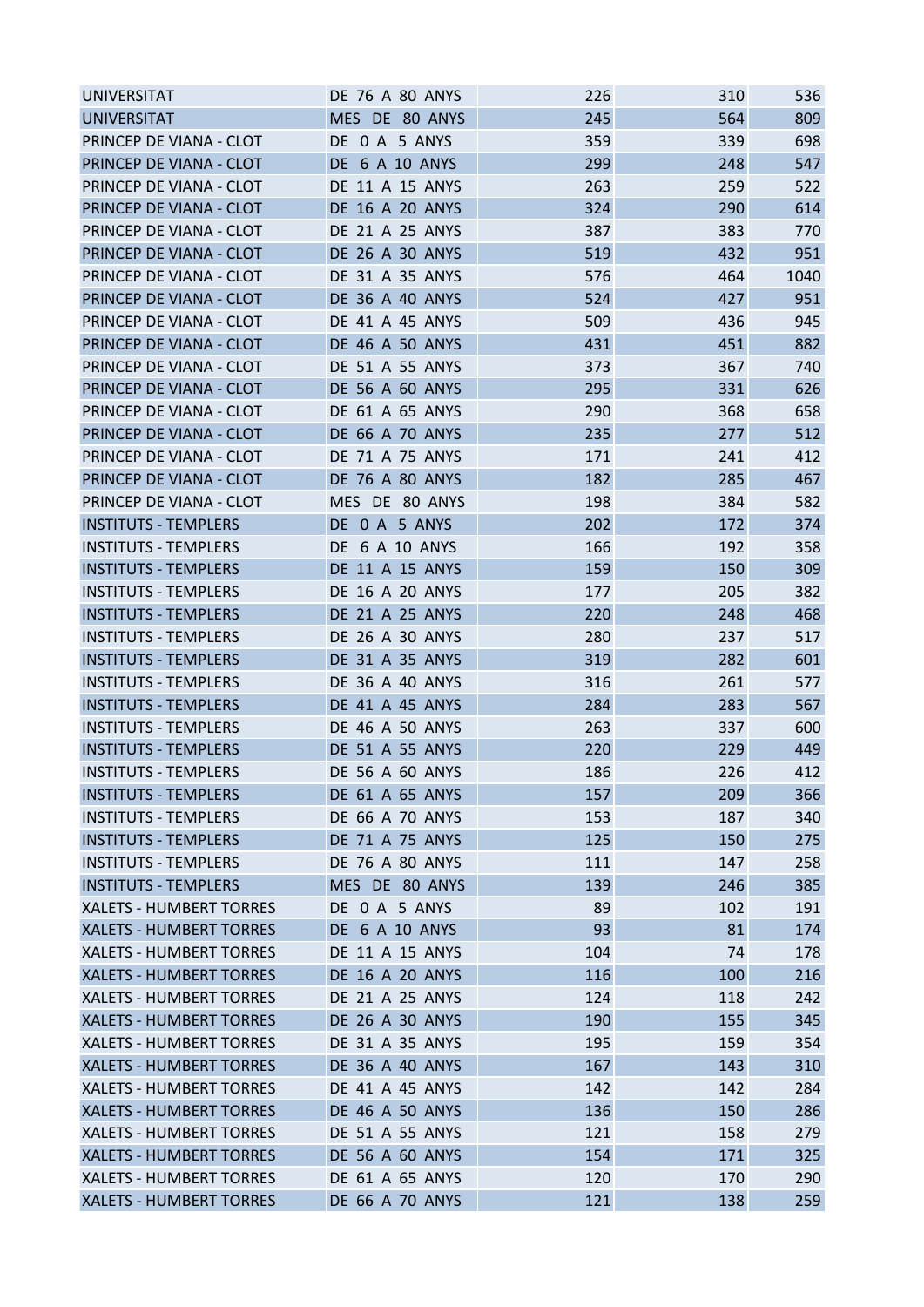| <b>XALETS - HUMBERT TORRES</b> | <b>DE 71 A 75 ANYS</b> | 79  | 123 | 202  |
|--------------------------------|------------------------|-----|-----|------|
| <b>XALETS - HUMBERT TORRES</b> | DE 76 A 80 ANYS        | 73  | 108 | 181  |
| <b>XALETS - HUMBERT TORRES</b> | MES DE 80 ANYS         | 82  | 178 | 260  |
| <b>CAMP D,ESPORTS</b>          | DE 0 A 5 ANYS          | 102 | 109 | 211  |
| CAMP D, ESPORTS                | DE 6 A 10 ANYS         | 113 | 98  | 211  |
| <b>CAMP D,ESPORTS</b>          | DE 11 A 15 ANYS        | 100 | 116 | 216  |
| CAMP D, ESPORTS                | DE 16 A 20 ANYS        | 109 | 130 | 239  |
| <b>CAMP D,ESPORTS</b>          | DE 21 A 25 ANYS        | 142 | 161 | 303  |
| CAMP D, ESPORTS                | DE 26 A 30 ANYS        | 169 | 166 | 335  |
| <b>CAMP D,ESPORTS</b>          | DE 31 A 35 ANYS        | 179 | 188 | 367  |
| CAMP D, ESPORTS                | DE 36 A 40 ANYS        | 160 | 158 | 318  |
| <b>CAMP D,ESPORTS</b>          | DE 41 A 45 ANYS        | 164 | 163 | 327  |
| CAMP D, ESPORTS                | <b>DE 46 A 50 ANYS</b> | 184 | 179 | 363  |
| <b>CAMP D,ESPORTS</b>          | DE 51 A 55 ANYS        | 167 | 189 | 356  |
| CAMP D, ESPORTS                | DE 56 A 60 ANYS        | 159 | 179 | 338  |
| <b>CAMP D,ESPORTS</b>          | DE 61 A 65 ANYS        | 121 | 169 | 290  |
| CAMP D, ESPORTS                | DE 66 A 70 ANYS        | 113 | 138 | 251  |
| <b>CAMP D,ESPORTS</b>          | DE 71 A 75 ANYS        | 81  | 107 | 188  |
| <b>CAMP D,ESPORTS</b>          | DE 76 A 80 ANYS        | 72  | 142 | 214  |
| <b>CAMP D,ESPORTS</b>          | MES DE 80 ANYS         | 108 | 185 | 293  |
| JOC DE LA BOLA                 | DE 0 A 5 ANYS          | 86  | 82  | 168  |
| JOC DE LA BOLA                 | DE 6 A 10 ANYS         | 70  | 98  | 168  |
| JOC DE LA BOLA                 | DE 11 A 15 ANYS        | 111 | 122 | 233  |
| <b>JOC DE LA BOLA</b>          | DE 16 A 20 ANYS        | 135 | 142 | 277  |
| JOC DE LA BOLA                 | DE 21 A 25 ANYS        | 118 | 98  | 216  |
| JOC DE LA BOLA                 | DE 26 A 30 ANYS        | 79  | 86  | 165  |
| JOC DE LA BOLA                 | DE 31 A 35 ANYS        | 77  | 78  | 155  |
| <b>JOC DE LA BOLA</b>          | DE 36 A 40 ANYS        | 84  | 95  | 179  |
| <b>JOC DE LA BOLA</b>          | DE 41 A 45 ANYS        | 106 | 140 | 246  |
| <b>JOC DE LA BOLA</b>          | <b>DE 46 A 50 ANYS</b> | 163 | 223 | 386  |
| <b>JOC DE LA BOLA</b>          | DE 51 A 55 ANYS        | 160 | 164 | 324  |
| JOC DE LA BOLA                 | <b>DE 56 A 60 ANYS</b> | 112 | 136 | 248  |
| JOC DE LA BOLA                 | DE 61 A 65 ANYS        | 97  | 108 | 205  |
| JOC DE LA BOLA                 | DE 66 A 70 ANYS        | 69  | 64  | 133  |
| JOC DE LA BOLA                 | DE 71 A 75 ANYS        | 38  | 44  | 82   |
| JOC DE LA BOLA                 | <b>DE 76 A 80 ANYS</b> | 28  | 40  | 68   |
| JOC DE LA BOLA                 | MES DE 80 ANYS         | 38  | 62  | 100  |
| <b>MARIOLA</b>                 | DE 0 A 5 ANYS          | 412 | 423 | 835  |
| <b>MARIOLA</b>                 | DE 6 A 10 ANYS         | 274 | 257 | 531  |
| <b>MARIOLA</b>                 | DE 11 A 15 ANYS        | 246 | 259 | 505  |
| <b>MARIOLA</b>                 | DE 16 A 20 ANYS        | 282 | 288 | 570  |
| <b>MARIOLA</b>                 | DE 21 A 25 ANYS        | 400 | 397 | 797  |
| <b>MARIOLA</b>                 | DE 26 A 30 ANYS        | 538 | 454 | 992  |
| <b>MARIOLA</b>                 | DE 31 A 35 ANYS        | 592 | 452 | 1044 |
| <b>MARIOLA</b>                 | DE 36 A 40 ANYS        | 518 | 357 | 875  |
| <b>MARIOLA</b>                 | DE 41 A 45 ANYS        | 445 | 357 | 802  |
| <b>MARIOLA</b>                 | DE 46 A 50 ANYS        | 416 | 387 | 803  |
| <b>MARIOLA</b>                 | DE 51 A 55 ANYS        | 353 | 383 | 736  |
| <b>MARIOLA</b>                 | DE 56 A 60 ANYS        | 347 | 349 | 696  |
| <b>MARIOLA</b>                 | DE 61 A 65 ANYS        | 272 | 300 | 572  |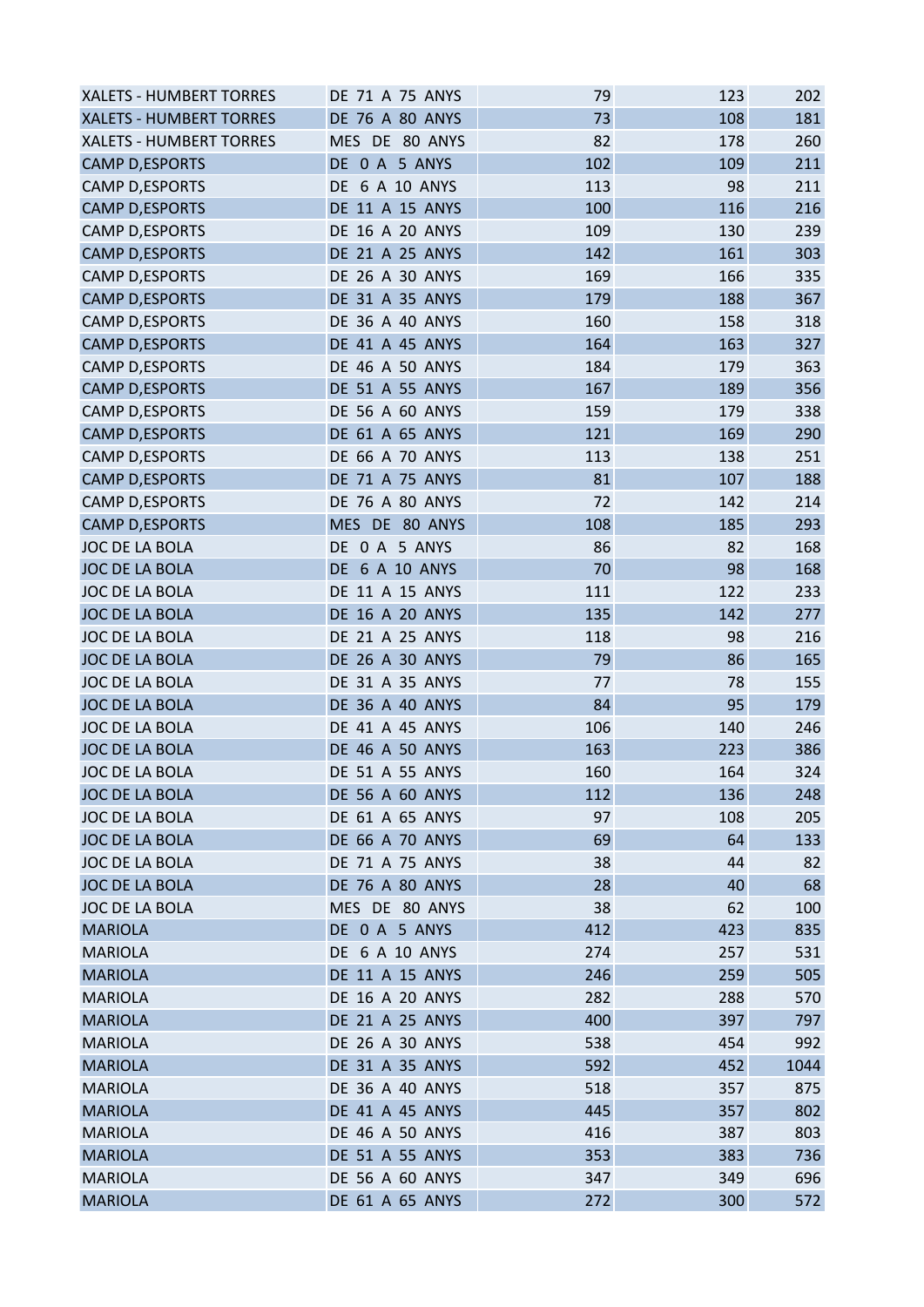| <b>MARIOLA</b>           | DE 66 A 70 ANYS        | 237 | 292 | 529  |
|--------------------------|------------------------|-----|-----|------|
| <b>MARIOLA</b>           | DE 71 A 75 ANYS        | 210 | 267 | 477  |
| <b>MARIOLA</b>           | DE 76 A 80 ANYS        | 176 | 275 | 451  |
| <b>MARIOLA</b>           | MES DE 80 ANYS         | 198 | 303 | 501  |
| <b>BALAFIA</b>           | DE 0 A 5 ANYS          | 722 | 694 | 1416 |
| <b>BALAFIA</b>           | <b>DE 6 A 10 ANYS</b>  | 376 | 385 | 761  |
| <b>BALAFIA</b>           | DE 11 A 15 ANYS        | 303 | 241 | 544  |
| <b>BALAFIA</b>           | <b>DE 16 A 20 ANYS</b> | 329 | 293 | 622  |
| <b>BALAFIA</b>           | DE 21 A 25 ANYS        | 369 | 368 | 737  |
| <b>BALAFIA</b>           | DE 26 A 30 ANYS        | 526 | 542 | 1068 |
| <b>BALAFIA</b>           | DE 31 A 35 ANYS        | 888 | 768 | 1656 |
| <b>BALAFIA</b>           | DE 36 A 40 ANYS        | 814 | 719 | 1533 |
| <b>BALAFIA</b>           | DE 41 A 45 ANYS        | 650 | 547 | 1197 |
| <b>BALAFIA</b>           | DE 46 A 50 ANYS        | 515 | 443 | 958  |
| <b>BALAFIA</b>           | DE 51 A 55 ANYS        | 353 | 360 | 713  |
| <b>BALAFIA</b>           | DE 56 A 60 ANYS        | 279 | 270 | 549  |
| <b>BALAFIA</b>           | DE 61 A 65 ANYS        | 237 | 274 | 511  |
| <b>BALAFIA</b>           | <b>DE 66 A 70 ANYS</b> | 191 | 242 | 433  |
| <b>BALAFIA</b>           | DE 71 A 75 ANYS        | 163 | 200 | 363  |
| <b>BALAFIA</b>           | DE 76 A 80 ANYS        | 145 | 199 | 344  |
| <b>BALAFIA</b>           | MES DE 80 ANYS         | 169 | 324 | 493  |
| <b>SECA DE SANT PERE</b> | DE 0 A 5 ANYS          | 145 | 164 | 309  |
| <b>SECA DE SANT PERE</b> | DE 6 A 10 ANYS         | 128 | 116 | 244  |
| <b>SECA DE SANT PERE</b> | DE 11 A 15 ANYS        | 103 | 101 | 204  |
| <b>SECA DE SANT PERE</b> | <b>DE 16 A 20 ANYS</b> | 119 | 97  | 216  |
| <b>SECA DE SANT PERE</b> | DE 21 A 25 ANYS        | 123 | 113 | 236  |
| SECA DE SANT PERE        | DE 26 A 30 ANYS        | 132 | 147 | 279  |
| <b>SECA DE SANT PERE</b> | DE 31 A 35 ANYS        | 192 | 172 | 364  |
| <b>SECA DE SANT PERE</b> | DE 36 A 40 ANYS        | 189 | 202 | 391  |
| <b>SECA DE SANT PERE</b> | <b>DE 41 A 45 ANYS</b> | 197 | 152 | 349  |
| <b>SECA DE SANT PERE</b> | <b>DE 46 A 50 ANYS</b> | 149 | 130 | 279  |
| <b>SECA DE SANT PERE</b> | DE 51 A 55 ANYS        | 135 | 96  | 231  |
| <b>SECA DE SANT PERE</b> | DE 56 A 60 ANYS        | 88  | 92  | 180  |
| <b>SECA DE SANT PERE</b> | DE 61 A 65 ANYS        | 82  | 110 | 192  |
| <b>SECA DE SANT PERE</b> | <b>DE 66 A 70 ANYS</b> | 68  | 72  | 140  |
| <b>SECA DE SANT PERE</b> | DE 71 A 75 ANYS        | 52  | 73  | 125  |
| <b>SECA DE SANT PERE</b> | <b>DE 76 A 80 ANYS</b> | 48  | 67  | 115  |
| <b>SECA DE SANT PERE</b> | MES DE 80 ANYS         | 38  | 70  | 108  |
| <b>PARDINYES</b>         | DE 0 A 5 ANYS          | 570 | 512 | 1082 |
| <b>PARDINYES</b>         | <b>DE 6 A 10 ANYS</b>  | 457 | 435 | 892  |
| <b>PARDINYES</b>         | DE 11 A 15 ANYS        | 365 | 295 | 660  |
| <b>PARDINYES</b>         | DE 16 A 20 ANYS        | 338 | 340 | 678  |
| <b>PARDINYES</b>         | DE 21 A 25 ANYS        | 378 | 361 | 739  |
| <b>PARDINYES</b>         | <b>DE 26 A 30 ANYS</b> | 447 | 421 | 868  |
| <b>PARDINYES</b>         | DE 31 A 35 ANYS        | 683 | 654 | 1337 |
| <b>PARDINYES</b>         | DE 36 A 40 ANYS        | 686 | 707 | 1393 |
|                          | DE 41 A 45 ANYS        | 694 | 594 | 1288 |
| <b>PARDINYES</b>         |                        |     |     |      |
| <b>PARDINYES</b>         | DE 46 A 50 ANYS        | 571 | 506 | 1077 |
| <b>PARDINYES</b>         | DE 51 A 55 ANYS        | 418 | 397 | 815  |
| <b>PARDINYES</b>         | DE 56 A 60 ANYS        | 281 | 296 | 577  |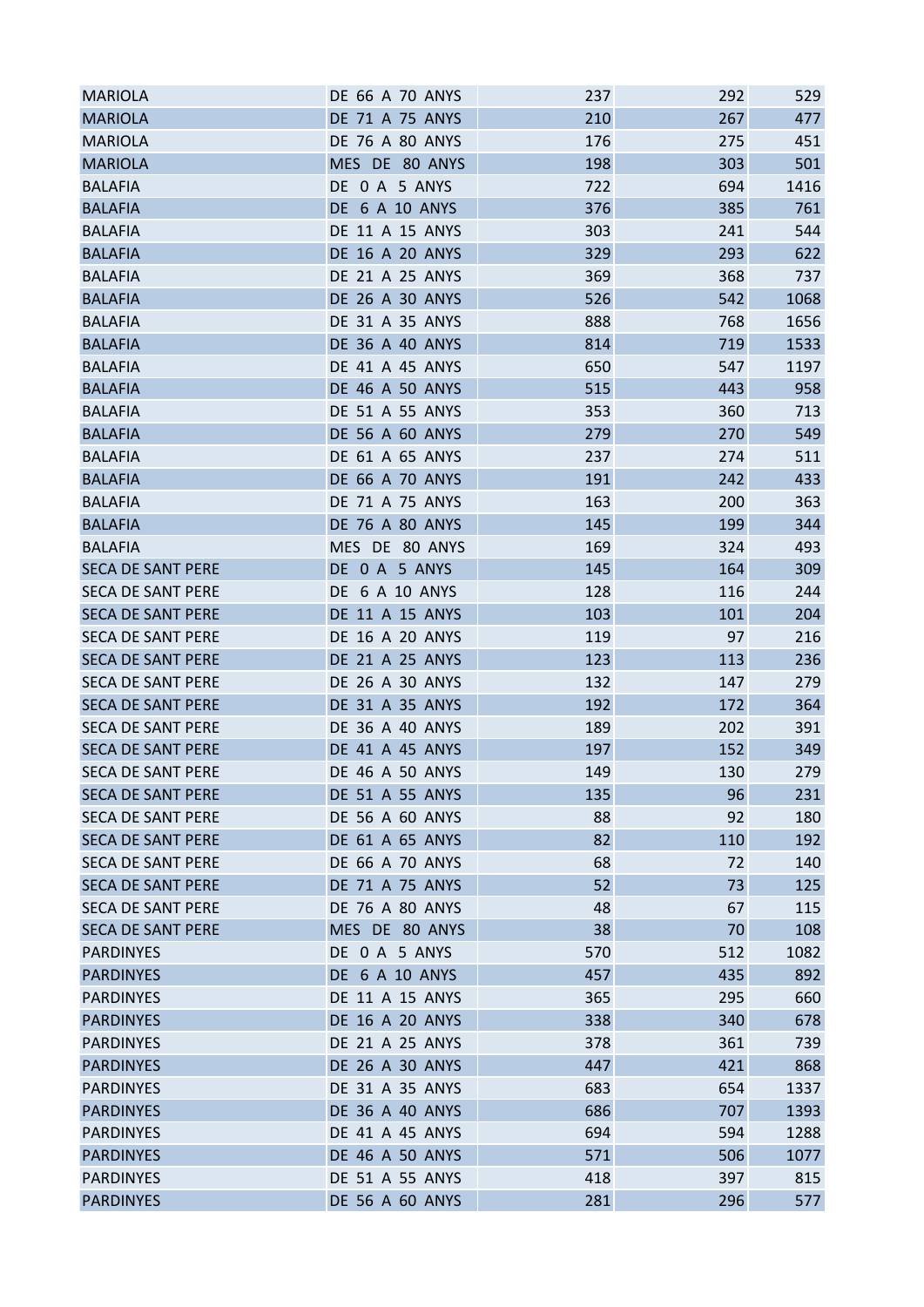| <b>PARDINYES</b>                     | DE 61 A 65 ANYS                    | 229        | 251      | 480        |
|--------------------------------------|------------------------------------|------------|----------|------------|
| <b>PARDINYES</b>                     | <b>DE 66 A 70 ANYS</b>             | 122        | 181      | 303        |
| <b>PARDINYES</b>                     | DE 71 A 75 ANYS                    | 101        | 148      | 249        |
| <b>PARDINYES</b>                     | <b>DE 76 A 80 ANYS</b>             | 132        | 193      | 325        |
| <b>PARDINYES</b>                     | MES DE 80 ANYS                     | 112        | 192      | 304        |
| <b>CAPPONT</b>                       | DE 0 A 5 ANYS                      | 448        | 429      | 877        |
| <b>CAPPONT</b>                       | DE 6 A 10 ANYS                     | 307        | 284      | 591        |
| <b>CAPPONT</b>                       | DE 11 A 15 ANYS                    | 286        | 283      | 569        |
| <b>CAPPONT</b>                       | DE 16 A 20 ANYS                    | 278        | 262      | 540        |
| <b>CAPPONT</b>                       | DE 21 A 25 ANYS                    | 353        | 383      | 736        |
| <b>CAPPONT</b>                       | DE 26 A 30 ANYS                    | 522        | 491      | 1013       |
| <b>CAPPONT</b>                       | DE 31 A 35 ANYS                    | 622        | 576      | 1198       |
| <b>CAPPONT</b>                       | <b>DE 36 A 40 ANYS</b>             | 551        | 549      | 1100       |
| <b>CAPPONT</b>                       | DE 41 A 45 ANYS                    | 472        | 496      | 968        |
| <b>CAPPONT</b>                       | <b>DE 46 A 50 ANYS</b>             | 501        | 429      | 930        |
| <b>CAPPONT</b>                       | DE 51 A 55 ANYS                    | 389        | 384      | 773        |
| <b>CAPPONT</b>                       | DE 56 A 60 ANYS                    | 287        | 317      | 604        |
| <b>CAPPONT</b>                       | DE 61 A 65 ANYS                    | 262        | 294      | 556        |
| <b>CAPPONT</b>                       | DE 66 A 70 ANYS                    | 179        | 234      | 413        |
| <b>CAPPONT</b>                       | DE 71 A 75 ANYS                    | 159        | 209      | 368        |
| <b>CAPPONT</b>                       | DE 76 A 80 ANYS                    | 157        | 218      | 375        |
| <b>CAPPONT</b>                       | MES DE 80 ANYS                     | 173        | 284      | 457        |
| LA BORDETA                           | DE 0 A 5 ANYS                      | 578        | 503      | 1081       |
| <b>LA BORDETA</b>                    | <b>DE 6 A 10 ANYS</b>              | 404        | 390      | 794        |
| LA BORDETA                           | DE 11 A 15 ANYS                    | 351        | 357      | 708        |
| LA BORDETA                           | DE 16 A 20 ANYS                    | 374        | 322      | 696        |
| LA BORDETA                           | DE 21 A 25 ANYS                    | 359        | 358      | 717        |
| <b>LA BORDETA</b>                    | DE 26 A 30 ANYS                    | 480        | 447      | 927        |
| LA BORDETA                           | DE 31 A 35 ANYS                    | 684        | 663      | 1347       |
| <b>LA BORDETA</b>                    | <b>DE 36 A 40 ANYS</b>             | 711        | 615      | 1326       |
| LA BORDETA                           | <b>DE 41 A 45 ANYS</b>             | 605        | 567      | 1172       |
| LA BORDETA                           | <b>DE 46 A 50 ANYS</b>             | 538        | 463      | 1001       |
| <b>LA BORDETA</b>                    | DE 51 A 55 ANYS                    | 379        | 408      | 787        |
| LA BORDETA                           | DE 56 A 60 ANYS                    | 334        | 326      | 660        |
| LA BORDETA                           | DE 61 A 65 ANYS                    | 259        | 228      | 487        |
| <b>LA BORDETA</b>                    | DE 66 A 70 ANYS                    | 192        | 214      | 406        |
| <b>LA BORDETA</b>                    | <b>DE 71 A 75 ANYS</b>             | 122        | 186      | 308        |
| LA BORDETA                           | DE 76 A 80 ANYS                    | 129        | 158      | 287        |
| LA BORDETA                           | MES DE 80 ANYS                     | 135        | 235      | 370        |
| <b>MAGRANERS</b>                     | DE 0 A 5 ANYS                      | 100        | 66       | 166        |
| <b>MAGRANERS</b>                     | DE 6 A 10 ANYS                     | 69         | 63       | 132        |
| <b>MAGRANERS</b>                     | DE 11 A 15 ANYS                    | 65         | 58       | 123        |
| <b>MAGRANERS</b>                     | DE 16 A 20 ANYS                    | 75         | 70       | 145        |
| <b>MAGRANERS</b>                     | DE 21 A 25 ANYS                    | 77         | 95       | 172        |
|                                      |                                    |            |          |            |
| <b>MAGRANERS</b><br><b>MAGRANERS</b> | DE 26 A 30 ANYS<br>DE 31 A 35 ANYS | 107<br>105 | 93<br>97 | 200<br>202 |
|                                      |                                    |            |          |            |
| <b>MAGRANERS</b>                     | DE 36 A 40 ANYS                    | 113        | 79       | 192        |
| <b>MAGRANERS</b>                     | DE 41 A 45 ANYS                    | 112        | 103      | 215        |
| <b>MAGRANERS</b>                     | DE 46 A 50 ANYS                    | 87         | 84       | 171        |
| <b>MAGRANERS</b>                     | DE 51 A 55 ANYS                    | 94         | 85       | 179        |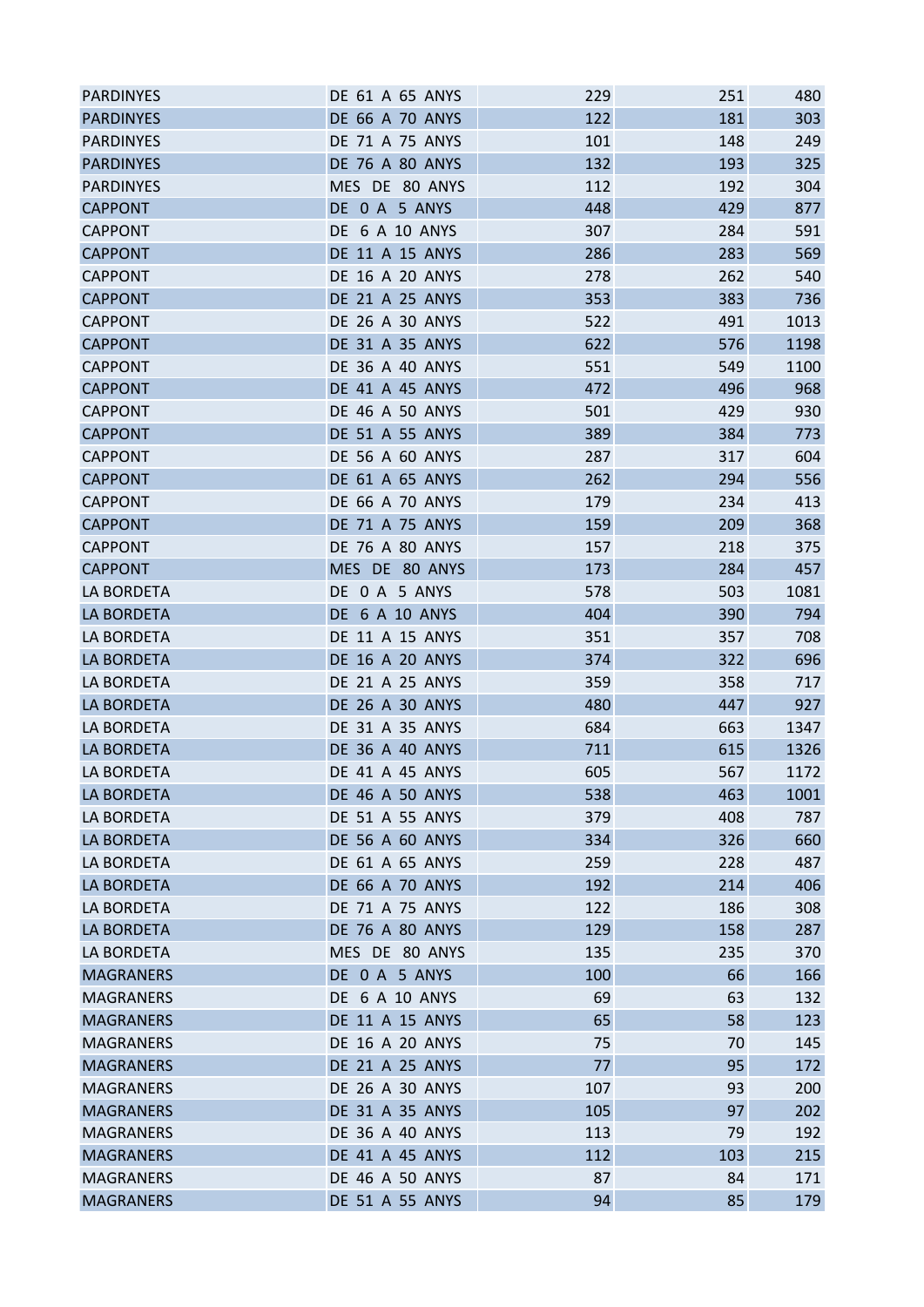| <b>MAGRANERS</b>         | <b>DE 56 A 60 ANYS</b> | 65  | 42  | 107 |
|--------------------------|------------------------|-----|-----|-----|
| <b>MAGRANERS</b>         | DE 61 A 65 ANYS        | 58  | 59  | 117 |
| <b>MAGRANERS</b>         | DE 66 A 70 ANYS        | 50  | 44  | 94  |
| <b>MAGRANERS</b>         | <b>DE 71 A 75 ANYS</b> | 30  | 50  | 80  |
| <b>MAGRANERS</b>         | DE 76 A 80 ANYS        | 39  | 56  | 95  |
| <b>MAGRANERS</b>         | MES DE 80 ANYS         | 28  | 61  | 89  |
| CAPPONT-POLIGON-VILANOV. | DE 0 A 5 ANYS          | 148 | 154 | 302 |
| CAPPONT-POLIGON-VILANOV. | <b>DE 6 A 10 ANYS</b>  | 56  | 67  | 123 |
| CAPPONT-POLIGON-VILANOV. | DE 11 A 15 ANYS        | 49  | 51  | 100 |
| CAPPONT-POLIGON-VILANOV. | <b>DE 16 A 20 ANYS</b> | 41  | 49  | 90  |
| CAPPONT-POLIGON-VILANOV. | <b>DE 21 A 25 ANYS</b> | 72  | 77  | 149 |
| CAPPONT-POLIGON-VILANOV. | DE 26 A 30 ANYS        | 147 | 152 | 299 |
| CAPPONT-POLIGON-VILANOV. | DE 31 A 35 ANYS        | 161 | 175 | 336 |
| CAPPONT-POLIGON-VILANOV. | DE 36 A 40 ANYS        | 156 | 121 | 277 |
| CAPPONT-POLIGON-VILANOV. | <b>DE 41 A 45 ANYS</b> | 110 | 94  | 204 |
| CAPPONT-POLIGON-VILANOV. | <b>DE 46 A 50 ANYS</b> | 102 | 94  | 196 |
| CAPPONT-POLIGON-VILANOV. | DE 51 A 55 ANYS        | 77  | 76  | 153 |
| CAPPONT-POLIGON-VILANOV. | <b>DE 56 A 60 ANYS</b> | 57  | 50  | 107 |
| CAPPONT-POLIGON-VILANOV. | DE 61 A 65 ANYS        | 38  | 44  | 82  |
| CAPPONT-POLIGON-VILANOV. | <b>DE 66 A 70 ANYS</b> | 24  | 38  | 62  |
| CAPPONT-POLIGON-VILANOV. | DE 71 A 75 ANYS        | 15  | 20  | 35  |
| CAPPONT-POLIGON-VILANOV. | <b>DE 76 A 80 ANYS</b> | 20  | 23  | 43  |
| CAPPONT-POLIGON-VILANOV. | MES DE 80 ANYS         | 12  | 20  | 32  |
| <b>BUTSENIT</b>          | DE 0 A 5 ANYS          | 26  | 28  | 54  |
|                          |                        |     |     |     |
| <b>BUTSENIT</b>          | DE 6 A 10 ANYS         | 33  | 26  | 59  |
| <b>BUTSENIT</b>          | DE 11 A 15 ANYS        | 38  | 29  | 67  |
| <b>BUTSENIT</b>          | DE 16 A 20 ANYS        | 37  | 38  | 75  |
| <b>BUTSENIT</b>          | DE 21 A 25 ANYS        | 38  | 35  | 73  |
| <b>BUTSENIT</b>          | <b>DE 26 A 30 ANYS</b> | 47  | 38  | 85  |
| <b>BUTSENIT</b>          | DE 31 A 35 ANYS        | 43  | 40  | 83  |
| <b>BUTSENIT</b>          | <b>DE 36 A 40 ANYS</b> | 48  | 45  | 93  |
| <b>BUTSENIT</b>          | <b>DE 41 A 45 ANYS</b> | 54  | 54  | 108 |
| <b>BUTSENIT</b>          | <b>DE 46 A 50 ANYS</b> | 70  | 59  | 129 |
| <b>BUTSENIT</b>          | DE 51 A 55 ANYS        | 56  | 47  | 103 |
| <b>BUTSENIT</b>          | DE 56 A 60 ANYS        | 41  | 58  | 99  |
| <b>BUTSENIT</b>          | DE 61 A 65 ANYS        | 58  | 55  | 113 |
| <b>BUTSENIT</b>          | <b>DE 66 A 70 ANYS</b> | 59  | 67  | 126 |
| <b>BUTSENIT</b>          | DE 71 A 75 ANYS        | 34  | 46  | 80  |
| <b>BUTSENIT</b>          | DE 76 A 80 ANYS        | 40  | 47  | 87  |
| <b>BUTSENIT</b>          | MES DE 80 ANYS         | 49  | 72  | 121 |
| <b>TORRES DE SANUI</b>   | DE 0 A 5 ANYS          | 89  | 90  | 179 |
| <b>TORRES DE SANUI</b>   | DE 6 A 10 ANYS         | 82  | 74  | 156 |
| <b>TORRES DE SANUI</b>   | DE 11 A 15 ANYS        | 81  | 68  | 149 |
| <b>TORRES DE SANUI</b>   | <b>DE 16 A 20 ANYS</b> | 89  | 75  | 164 |
| <b>TORRES DE SANUI</b>   | DE 21 A 25 ANYS        | 92  | 72  | 164 |
| <b>TORRES DE SANUI</b>   | DE 26 A 30 ANYS        | 73  | 74  | 147 |
| <b>TORRES DE SANUI</b>   | DE 31 A 35 ANYS        | 80  | 73  | 153 |
| <b>TORRES DE SANUI</b>   | <b>DE 36 A 40 ANYS</b> | 82  | 98  | 180 |
| <b>TORRES DE SANUI</b>   | DE 41 A 45 ANYS        | 88  | 97  | 185 |
| <b>TORRES DE SANUI</b>   | <b>DE 46 A 50 ANYS</b> | 110 | 132 | 242 |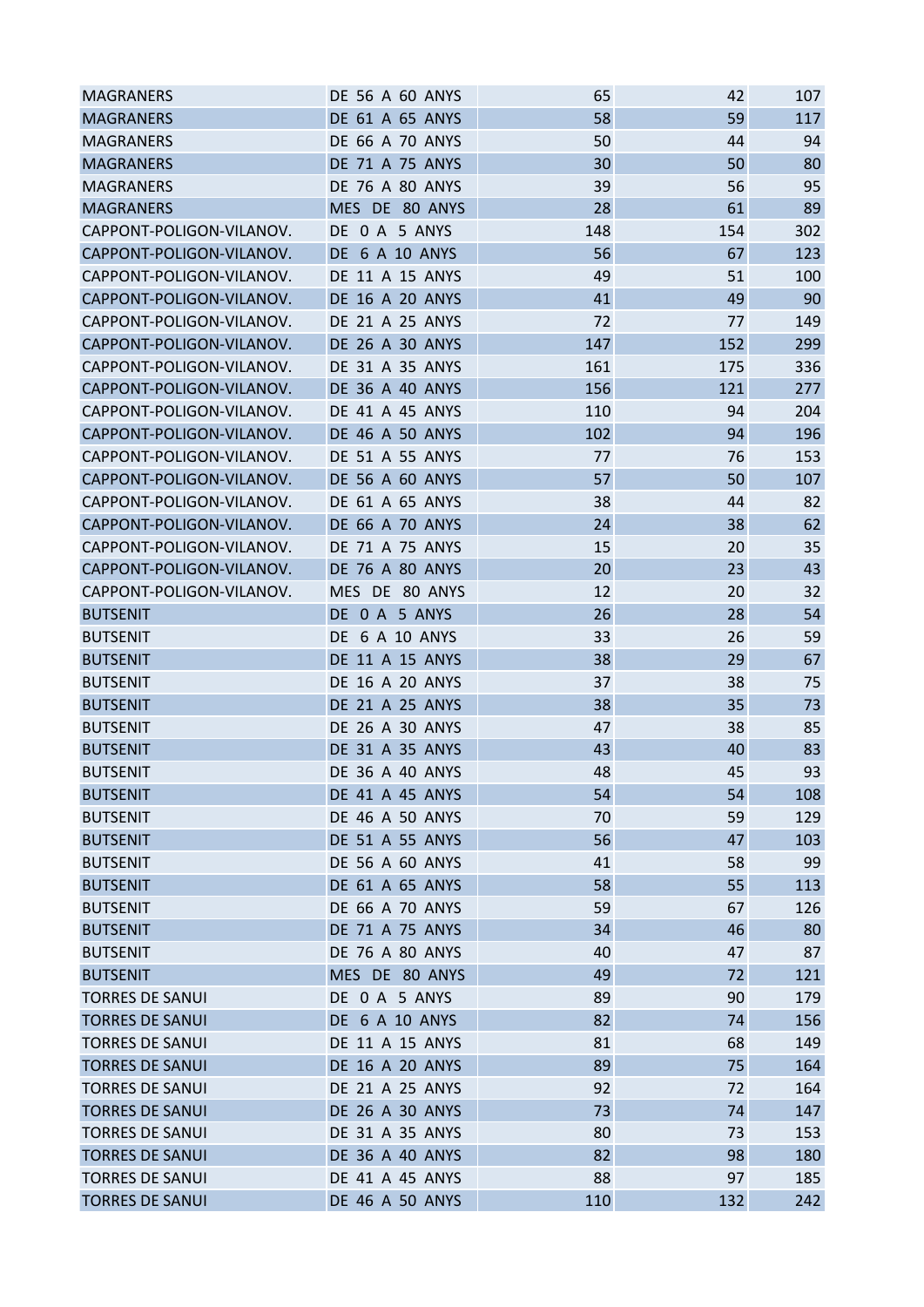| <b>TORRES DE SANUI</b>   | DE 51 A 55 ANYS        | 121 | 118 | 239 |
|--------------------------|------------------------|-----|-----|-----|
| <b>TORRES DE SANUI</b>   | <b>DE 56 A 60 ANYS</b> | 102 | 88  | 190 |
| <b>TORRES DE SANUI</b>   | DE 61 A 65 ANYS        | 72  | 75  | 147 |
| <b>TORRES DE SANUI</b>   | <b>DE 66 A 70 ANYS</b> | 51  | 36  | 87  |
| <b>TORRES DE SANUI</b>   | DE 71 A 75 ANYS        | 30  | 25  | 55  |
| <b>TORRES DE SANUI</b>   | <b>DE 76 A 80 ANYS</b> | 23  | 34  | 57  |
| <b>TORRES DE SANUI</b>   | MES DE 80 ANYS         | 24  | 44  | 68  |
| <b>BASSES D, ALPICAT</b> | DE 0 A 5 ANYS          | 39  | 46  | 85  |
| <b>BASSES D, ALPICAT</b> | DE 6 A 10 ANYS         | 47  | 55  | 102 |
| <b>BASSES D, ALPICAT</b> | <b>DE 11 A 15 ANYS</b> | 59  | 60  | 119 |
| <b>BASSES D, ALPICAT</b> | <b>DE 16 A 20 ANYS</b> | 53  | 60  | 113 |
| <b>BASSES D, ALPICAT</b> | DE 21 A 25 ANYS        | 61  | 55  | 116 |
| <b>BASSES D, ALPICAT</b> | DE 26 A 30 ANYS        | 50  | 54  | 104 |
| <b>BASSES D, ALPICAT</b> | DE 31 A 35 ANYS        | 56  | 32  | 88  |
| <b>BASSES D, ALPICAT</b> | DE 36 A 40 ANYS        | 54  | 61  | 115 |
| <b>BASSES D, ALPICAT</b> | DE 41 A 45 ANYS        | 81  | 58  | 139 |
| <b>BASSES D, ALPICAT</b> | DE 46 A 50 ANYS        | 82  | 89  | 171 |
| <b>BASSES D, ALPICAT</b> | DE 51 A 55 ANYS        | 92  | 78  | 170 |
| <b>BASSES D, ALPICAT</b> | DE 56 A 60 ANYS        | 84  | 70  | 154 |
| <b>BASSES D, ALPICAT</b> | DE 61 A 65 ANYS        | 67  | 59  | 126 |
| <b>BASSES D, ALPICAT</b> | <b>DE 66 A 70 ANYS</b> | 37  | 46  | 83  |
| <b>BASSES D, ALPICAT</b> | DE 71 A 75 ANYS        | 34  | 37  | 71  |
| <b>BASSES D, ALPICAT</b> | <b>DE 76 A 80 ANYS</b> | 37  | 29  | 66  |
| <b>BASSES D, ALPICAT</b> | MES DE 80 ANYS         | 39  | 69  | 108 |
| <b>LLIVIA</b>            | DE 0 A 5 ANYS          | 36  | 55  | 91  |
| <b>LLIVIA</b>            | DE 6 A 10 ANYS         | 46  | 19  | 65  |
| LLIVIA                   | DE 11 A 15 ANYS        | 32  | 35  | 67  |
| <b>LLIVIA</b>            | DE 16 A 20 ANYS        | 30  | 29  | 59  |
| LLIVIA                   | DE 21 A 25 ANYS        | 39  | 43  | 82  |
| <b>LLIVIA</b>            | <b>DE 26 A 30 ANYS</b> | 72  | 59  | 131 |
| LLIVIA                   | DE 31 A 35 ANYS        | 65  | 58  | 123 |
| <b>LLIVIA</b>            | <b>DE 36 A 40 ANYS</b> | 60  | 56  | 116 |
| <b>LLIVIA</b>            | DE 41 A 45 ANYS        | 48  | 53  | 101 |
| <b>LLIVIA</b>            | <b>DE 46 A 50 ANYS</b> | 67  | 50  | 117 |
| LLIVIA                   | DE 51 A 55 ANYS        | 44  | 48  | 92  |
| <b>LLIVIA</b>            | <b>DE 56 A 60 ANYS</b> | 44  | 45  | 89  |
| LLIVIA                   | DE 61 A 65 ANYS        | 42  | 44  | 86  |
| <b>LLIVIA</b>            | DE 66 A 70 ANYS        | 40  | 42  | 82  |
| <b>LLIVIA</b>            | DE 71 A 75 ANYS        | 26  | 39  | 65  |
| <b>LLIVIA</b>            | DE 76 A 80 ANYS        | 37  | 57  | 94  |
| <b>LLIVIA</b>            | MES DE 80 ANYS         | 50  | 86  | 136 |
| <b>RAIMAT - SUCHS</b>    | DE 0 A 5 ANYS          | 33  | 32  | 65  |
| <b>RAIMAT - SUCHS</b>    | DE 6 A 10 ANYS         | 23  | 35  | 58  |
| <b>RAIMAT - SUCHS</b>    | DE 11 A 15 ANYS        | 22  | 27  | 49  |
| <b>RAIMAT - SUCHS</b>    | DE 16 A 20 ANYS        | 29  | 14  | 43  |
| <b>RAIMAT - SUCHS</b>    | DE 21 A 25 ANYS        | 40  | 29  | 69  |
| <b>RAIMAT - SUCHS</b>    | DE 26 A 30 ANYS        | 35  | 27  | 62  |
| <b>RAIMAT - SUCHS</b>    | DE 31 A 35 ANYS        | 41  | 38  | 79  |
| <b>RAIMAT - SUCHS</b>    | <b>DE 36 A 40 ANYS</b> | 39  | 36  | 75  |
| <b>RAIMAT - SUCHS</b>    | DE 41 A 45 ANYS        | 43  | 40  | 83  |
|                          |                        |     |     |     |